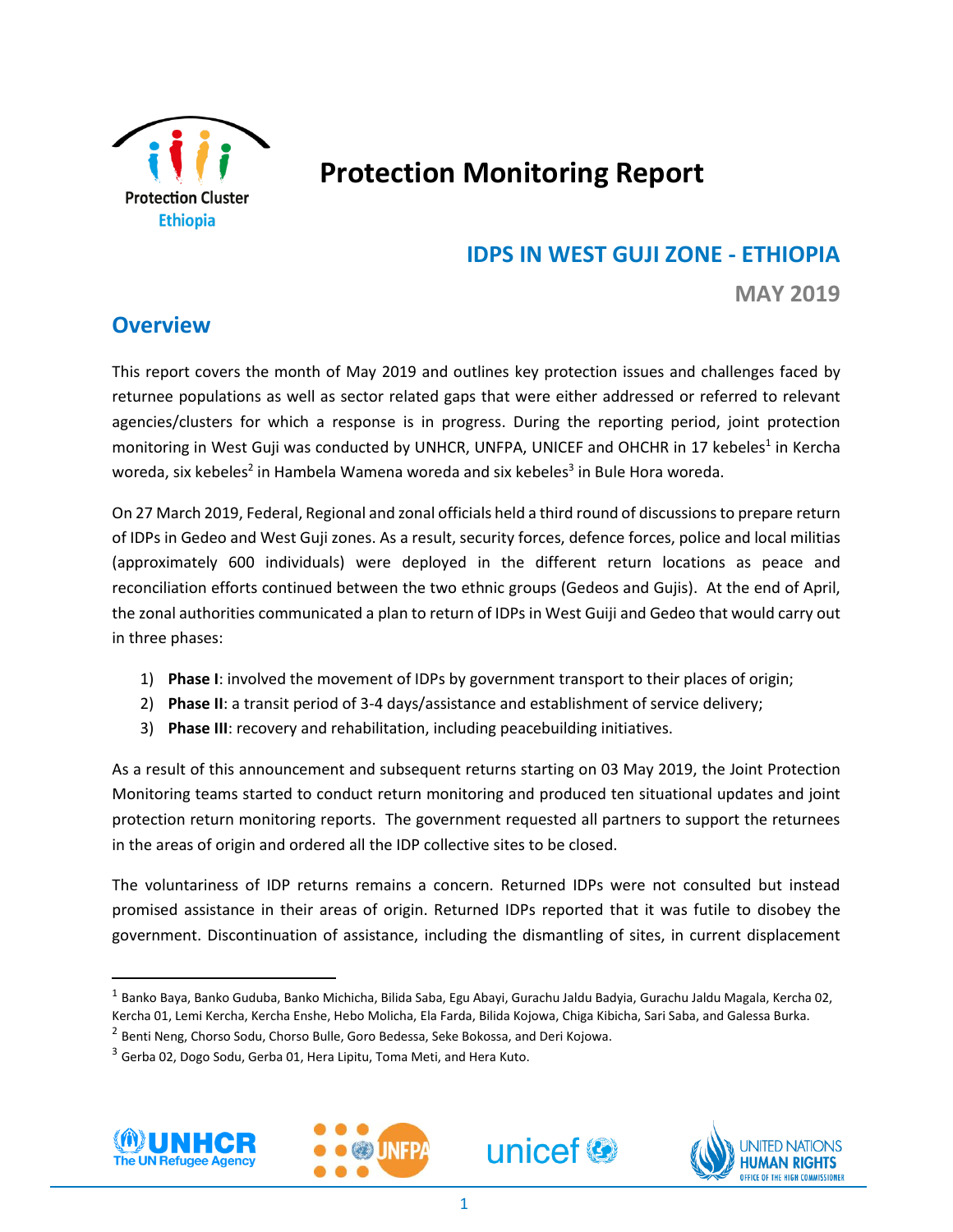areas, was a means to coerce IDPs to return. This return process comes afterseveral attempts were made by the government in August, November and December 2018 to return the IDPs. The returns in 2018 were unsustainable due to the prevailing insecurity situation exacerbated by the absence of essential services in return areas.

# **Methodology**

The return monitoring aimed at obtaining community-level information to better understand the various challenges faced by IDP and returnees, the living conditions, protection risks and security threats in the places of return. Additionally, return figures were collected and sector gaps identified.

### Interviews with Key Informants

Methodologies used to monitor during this period include: key informant interviews and discussions with IDP returnees, zonal officials, woreda officials, kebele managers, sub-kebele chiefs, Directors of Health Centres, etc. The type of information gathered includes:

- Update on the security situation and the mitigation measures taken at the kebele level to increase security for IDP returnees.
- Numbers of IDPs who are to be returned, the number of IDPs who were returned and registered, the number of IDP returnees that are expected to arrive and date of arrival.
- Assistance provided or planned by the Woreda office.
- Understand the peace and reconciliation initiatives taken at the woreda level and implemented at the kebele level.
- Identify the major gaps face by the returnees and the community in general.

### Focus Groups discussions with returnees

Focus Groups Discussions (FGDs) with the returnees enable the Protection Monitors to better understand the return process from the departure to arrival point as well as identify protection concerns raised by the IDPs. The type of information gathered includes:

- The return process (i.e. if the return was voluntary; were IDPs consulted, assistance promised by the Government, etc.)
- The feeling of safety and security and identify potential security/safety risks.
- Access to basic services as well as needs and gaps.
- Access to their land and property.
- Identify potential risks that could lead to tensions between returnee's community and host community.
- Identify persons with specific needs among the returnees (e.g. persons with disabilities, persons with serious medical conditions, unaccompanied and separated children, survivors of SGBV).







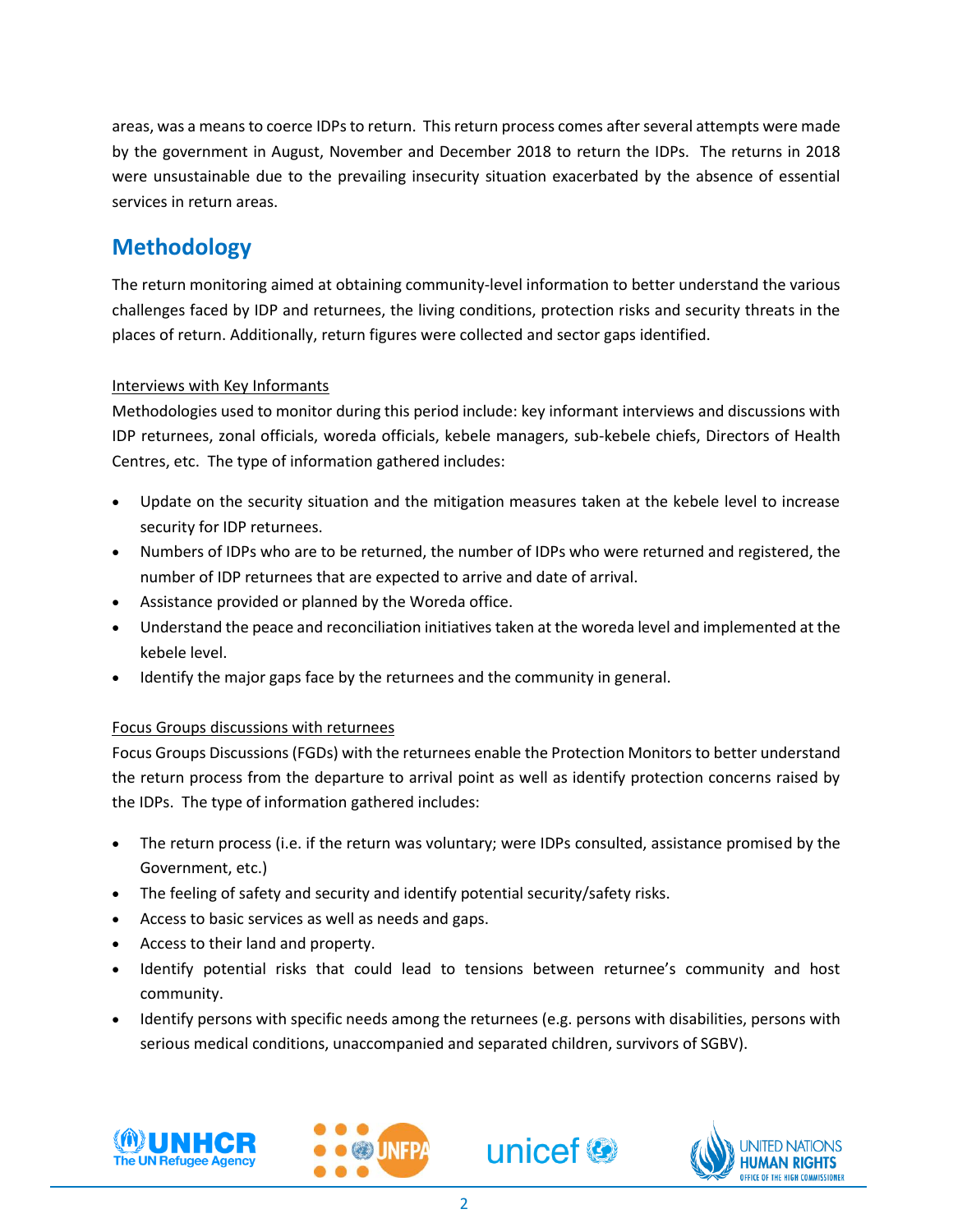# **Access**

- In some kebeles of Deri Kojowa, Hambela Wamena as well as Kercha Inshe and Bilida Bukisa in Kercha woreda, government officials were reluctant to provide information to protection monitors, as they claimed that despite information provided to different agencies, no assistance was forthcoming.
- In collective IDP sites, the government restricted assistance as it was perceived to hinder the process of return.
- The heavy rains affected access to some of the returnee locations as some roads are out of use and bridges broken.

# **Key Findings**

| <b>Types of interview</b> | Kercha      |        | <b>Bule Hora</b> |        | Hambella    |        | <b>Total</b> |
|---------------------------|-------------|--------|------------------|--------|-------------|--------|--------------|
| # kebele                  | 18          |        | 08               |        | 07          |        | 33           |
| # of FGDs                 | 24          |        | 17               |        | 08          |        | 49           |
| # of KII                  | 32          |        | 09               |        | 09          |        | 50           |
| # interviews              | 05          |        | 04               |        | 02          |        | 11           |
| Population                | <b>Male</b> | Female | <b>Male</b>      | Female | <b>Male</b> | Female | <b>Total</b> |
| # KII participants        | 29          | 07     | 09               | 00     | 07          | 02     | 54           |
| # of FDGs                 | 119         | 102    | 101              | 83     | 56          | 34     | 495          |
| participants              |             |        |                  |        |             |        |              |
| # of individual           | 02          | 00     | 04               | 00     | 02          | 00     | 08           |
| interviews                |             |        |                  |        |             |        |              |
| <b>PSNs</b>               | 16          | 05     | 16               | 14     | 10          | 55     | 100          |
| Total                     | 178         | 102    | 126              | 83     | 91          | 77     | 657          |

# 1. **Population Movement**

**2. Statistics of the population reached and types of interview conducted per Woreda<sup>4</sup>**

### Situation of Return

- The overall humanitarian situation, as well as the protection environment where IDPs have returned, is not conducive. For example, basic services have yet to be upgraded, notably, health, WASH and permanent shelter facilities. Additionally, there is an ongoing need for food, sufficient shelter and NFIs, as IDPs returned with few belongings as they were promised assistance in their areas of return.
- Assistance (food, shelter materials and NFIs) provided to IDPs upon arrival, as pledged by the government, was insufficient and provided to only some returnees. Those that arrived spontaneously on foot and those who arrived without their entire family members generally did not receive any

<sup>&</sup>lt;sup>4</sup> A dashboard will not be submitted for the month of May as the Kobo Protection Monitoring tool was not utilized due to the ongoing return monitoring;; this table provides a statistical overview of the locations covered and interviews conducted.



l,

 $\overline{\phantom{a}}$ 





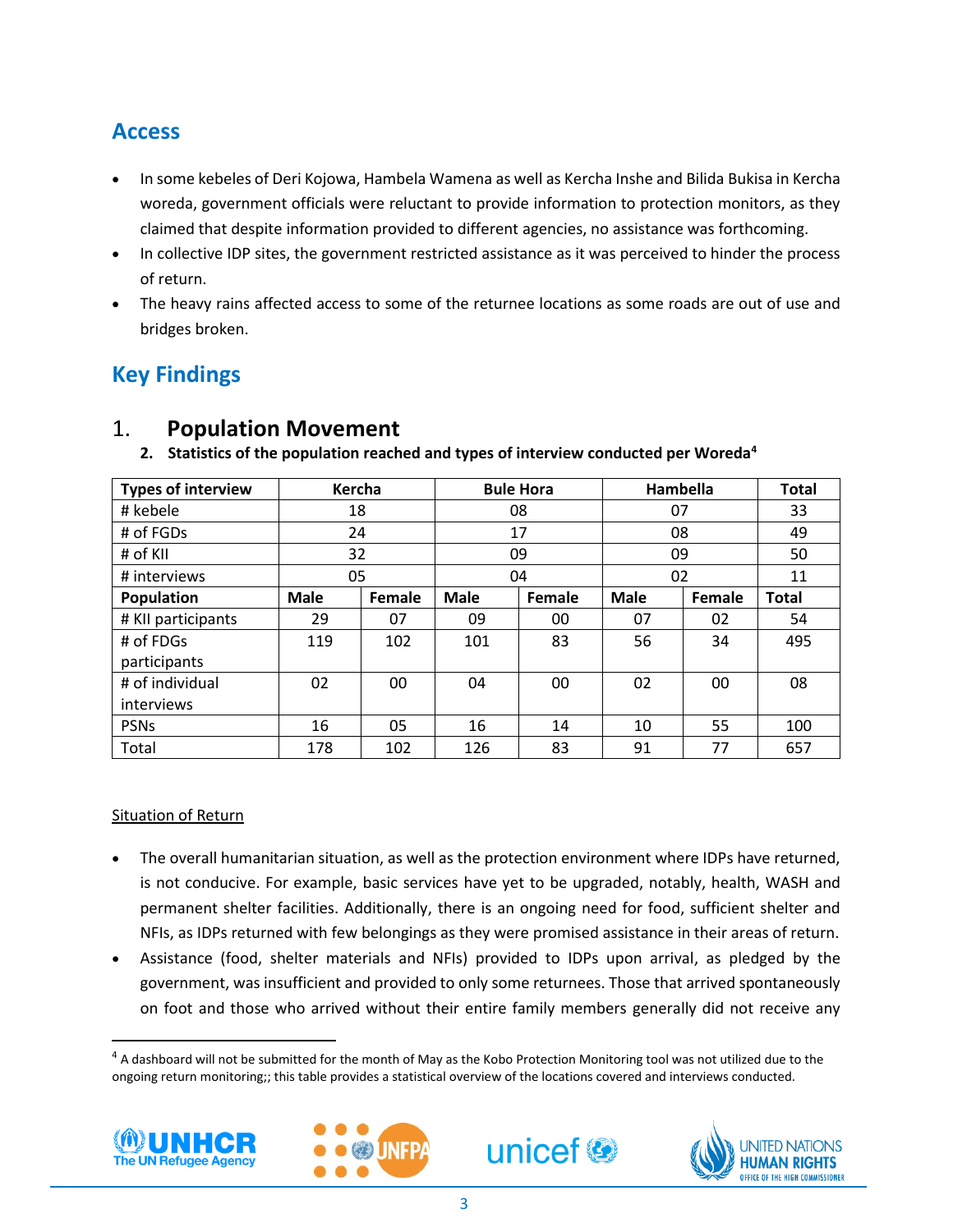assistance. It was observed that government resources were insufficient to cover the needs of the returnees, leaving them to fend for themselves in very dire conditions.

- $\circ$  For instance, the returnees were given only one plastic sheet per household and the type and quantity of assistance provided was inconsistent from kebele to kebele. For example, the first groups of IDPs returned to Kercha woreda were provided with a package of assistance (corrugated iron sheets, food, plastic sheets and blankets) while in Bule Hora and Hambella woredas, returnees either did not receive assistance or did not receive the same package of assistance.
- Lack of participation by returnees in various leadership structures at the local level and also representation in the local militia composition is reported. Before the conflict, both Guji and Gedeos were members of the militias<sup>5</sup>; however, the returnees observed that the militias are entirely comprised of Gujis. This imbalance in ethnic diversity has led to Gedeo's reporting a lack of confidence in the current safety and security situation in return areas.
- In Kercha 02 kebele, the host community showed resentment by throwing stones and verbal insults at returnees, while in Lami Kercha kebele in the same woreda, there was a reception ceremony in favour of the returnees.

#### Safety and Security

- Reports of clashes between unidentified armed groups(UAG) and the Ethiopian Defense Forces (EDF), caused fear among the returnees which was exacerbated by reports of casualties involving government officials in places like Ela Ferda and Burka Gallesa kebeles. Security updates published indicated that several government officials were either kidnapped or ambushed and there were casualties among both groups in May in kebeles in Kercha, Bule Hora and Gelana woredas. It is noted that the current security situation may likely affect the sustainability of the return, as this has already caused some returnees to go back to their initial places of displacement.
- In early May, a few reported incidents of civilian deaths in Kercha woreda have heightened tensions between the two ethnic groups (Gedeos and Gujis). Such incidents, cause uncertainty and apprehension in the communities and fuels fears there could be a resurgence in inter-ethnic tensions and conflict.
- According to FGD participants in Banko Baya kebele, despite the presence of militias, returnees still fear for their lives. Men fetch water to protection women from harassment. On a positive note, no physical violence from the host community towards the IDP returnees, has been reported in this kebele.
- In Egu Abayi, in addition to the absence of security forces in this area, the head of Egu Abayi kebele leader was imprisoned and accused of being a member of an Unidentified Armed Group (UAG).

<sup>&</sup>lt;sup>5</sup> The militias are armed community security forces working with the police and other security officials to keep law and order in a kebele.



l,

 $\overline{\phantom{a}}$ 





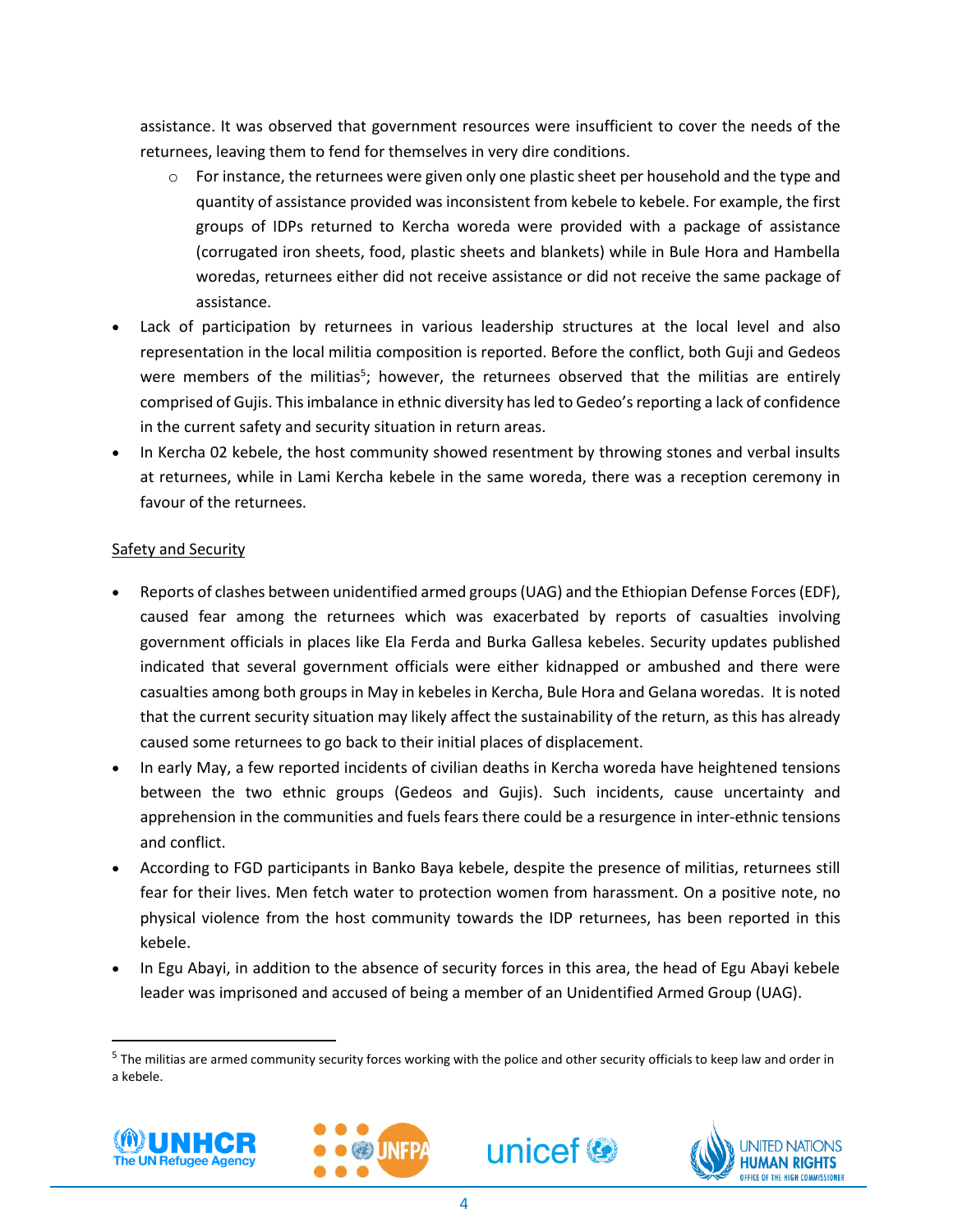- In most kebeles, the safety and security situation was stabilized during the reporting period, bolstered by the deployment of 600 militias across West Guji zone. The improvement in security presence is encouraging and most returnees have reported they do not have any issues visiting their house/farm/land especially during the day. Nevertheless, at Goro Bedessa kebele of Hambella woreda, Guji women FGD participants revealed that they do not have access to their original homeland because of inter-ethnic tension. As a result, they are living on the other side of the kebele in temporary shelters.
- Bringing the perpetrators of crime and violence during the 2018 conflict to justice and making the process transparent is required as returnees reported that perpetrators are walking around freely. During a visit of the State Minister of Peace stated that more than 270 alleged perpetrators have been apprehended from West Guji and currently in court for crimes committed, however, the zonal authorities pointed out in one EOC meeting in Bule Hora that no perpetrator has been arrested in the Gedeo zone. The ages and genders of those arrested is unknown to the protection monitoring teams.

# **3. Protection and Human Rights Concerns**

### Human Rights (HR)

- Spontaneous back and forth movement was observed in the kebeles bordering Gedeb/Gedeo; due to insecurity and lack of adequate humanitarian assistance, returnees are going back to Gedeb.
- Ethnic-based harassment is reported in some kebeles, more commonly, by Gedeo women and children returnees. At the time of a safety and security assessment, as part of the protection monitoring conducted in many kebeles, a mixed reaction was observed from host communities about the arrival of Gedeo returnees. In some kebeles, host community members are happy and very welcoming of returnees, while in other kebeles, discontent and community tensions were observed and reported by returnees.
- Denial of humanitarian assistance and basic services was reported by Gedeo returnees in most kebeles monitored. Part of the issue is that returnees have not been part of the re-targeting conducted in April.
- Some returnees have disclosed that Gedeo returnees are excluded from receiving assistance, while Guji members of the host community are observed receiving assistance, which is deliberate and ethnic-based discrimination by some local authorities.
- OHCHR organized two days training on basic human rights and rights of IDPs and returnees from police and public prosecutors from all six woredas of West Guji zone from 28 and 29 May 2019. Altogether 58 (56 males and two female) participants participated in the training. The training enhanced the knowledge on human rights standards applicable for IDPs and returnees. It stressed state obligation to protect, respect and fulfil the rights of affected populations. The participants raised concerns associated with political interference, lack of resources and technical skills, that negatively affect their ability to address accountability on alleged human rights violations. The local justice organizations do







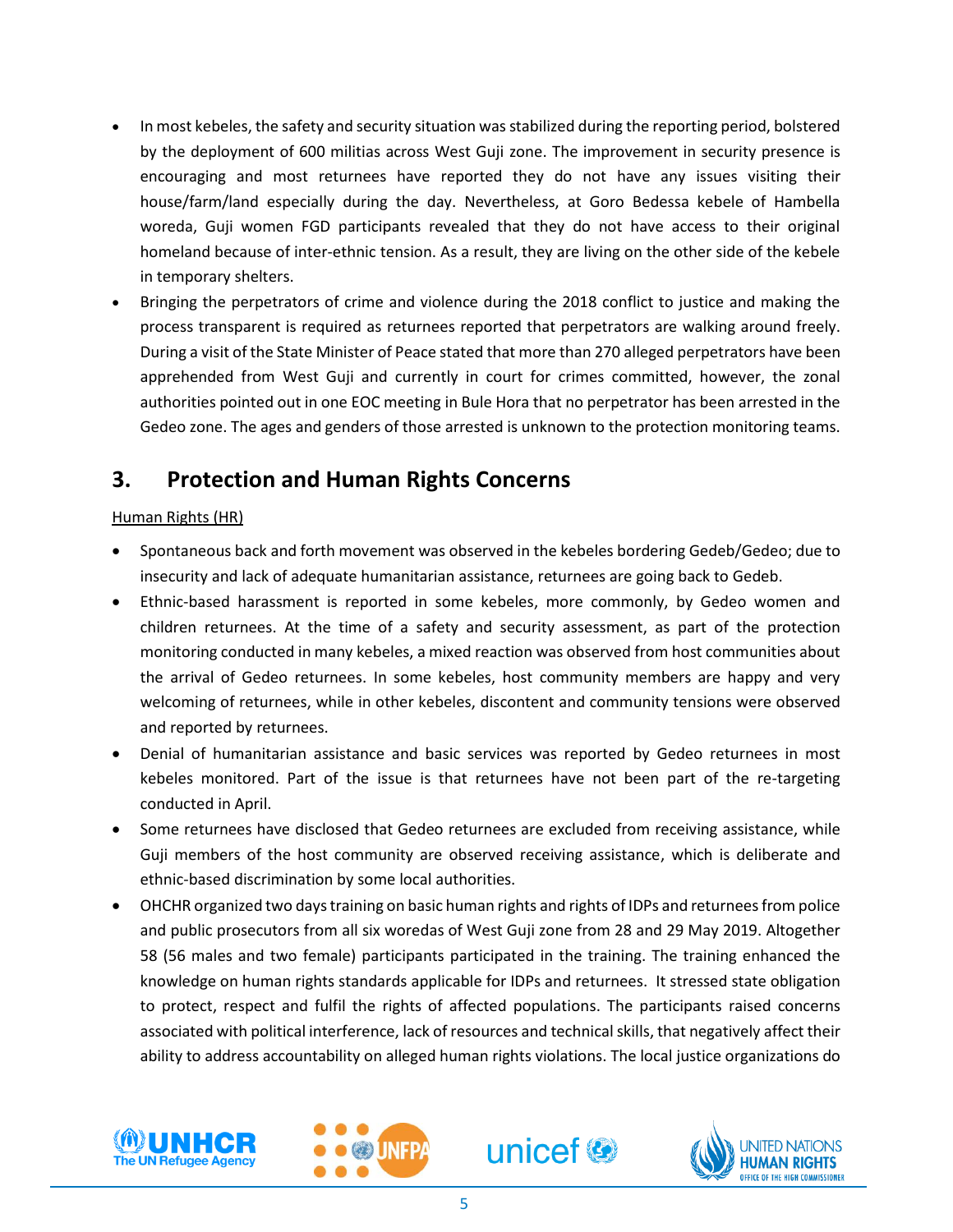not have enough representations of female officers and as a result, the overall justice system, does not have the adequate staffing or capacity to address gender issues in the region.

• OHCHR regional representative held an advocacy meeting with government officials in West Guji to raise concerns regarding their accountability and follow-up on alleged human rights violations/abuses.

#### Child Protection (CP)

- Many FGDs participants reported that some of the returnees left their children with their relatives in locations of displacement, as they were still attending school, so will join their parents at the end of the academic year. During FGDs, parents reported that most of the children have dropped out of school and some were not accepted in enrol in school due to the absence of school documents (destroyed during the conflict). Other children could not enrol in schools because it was late in the school year.
- Separated and unaccompanied children (UASC) that were returning to their areas of origin were identified by protection monitors and referred to child protection agencies for follow-up and case management services.
- In mid-May, child protection agencies and WoWCYA deployed social workers to the collective sites to identify UASCs and other vulnerable children. Currently a strategy to track UASCs across zones and regions is being developed by the CP/GBV Sub-Cluster and child protection agencies working in Gedeo and West Guji.

#### Sexual and Gender-Based Violence (SGBV)

- Women expressed a fear of return due to the risk of being attacked and raped.
- In Kercha 02 kebele, one IDP returnee reported that his three children went missing during the conflict and were forcibly married by the host community while displaced at Gedeb.
- One SGBV survivor was identified and referred to WoWCYA and the GBV focal person deployed by UNFPA in the woreda. The alleged perpetrator was detailed.
- The monitoring teams have observed that health facilities and water points are far away, which is a risk factor women and girls, given the tense security situation in areas where there are UAG.
- Women need sanitary materials and/or dignity kits. At Gerba 02 kebele of Bule Hora woreda, there are 41 female-headed households, mostly widows with minor children, without support.

#### Housing, Land and Property (HLP)

- In below-listed woredas and kebeles, the officials conducted damage and loss assessment (DaLA) and the process is ongoing in other kebeles. The reports of the DaLA was shared with monitors and detailed below:
	- o In Kercha woreda: Banko Michicha kebele, 32 houses covered with iron sheets, 4 houses covered with plastic sheet and 26 straw roofed houses are destroyed. In Banko Guduba







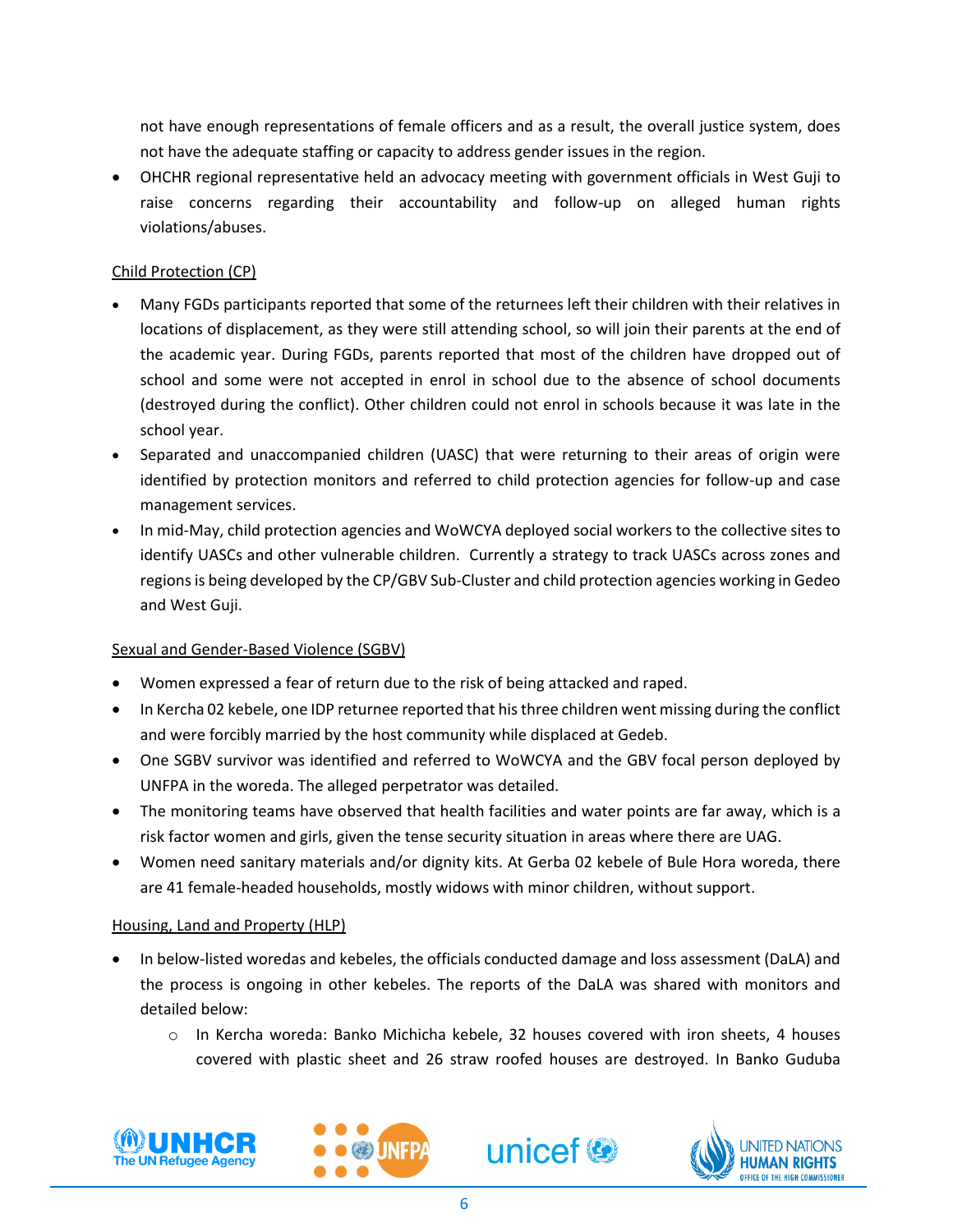kebele, 142 houses covered with iron sheets, 127 houses covered with plastic sheet, 49 huts, and 318 houses covered and made of various materials were destroyed. In Kercha kebele 01, 75 houses roofed with corrugated iron sheet, 15 houses with straw roofs and 4 huts belonging to Gedeo returnees are destroyed. In Sare Saba kebele, 240 houses covered with iron sheets, 113 houses covered with plastic sheets and 112 straw-thatched houses are destroyed. In Blida Saba kebele, 315 houses of Gedeo returnees were partially destroyed and 116 houses were fully destroyed.

- o In Hamebella woreda: Chorso Bule, 35 houses covered with galvanized corrugated iron sheet and 150 huts made of straw were destroyed. In Chorso Sodu kebele and Toma Meti kebele, 29 houses and 47 huts belonging to Gedeos are destroyed and the Guji returnees lost seven houses that were covered with iron sheets and 79 huts made of straw. Kebele officials have added that cattle, false banana and eucalyptus trees were also destroyed, although not captured in the damage assessment.
- $\circ$  In Bule Hora woreda: Hera Lipitu kebele revealed that 17 houses were reconstructed with the support of partners. In Gerba 01 kebele, houses belonging to only nine households (out of 80 returnee HHs) were destroyed while all the farms were totally damaged. In Dogo Sodu kebele, the DaLA revealed that, 457 houses of iron sheet and 795 houses of false banana were destroyed during the violence in 2018.

#### Persons with Specific Needs (PSN)

- In Banko Baya, two older persons without family support and with serious medical conditions were identified and need assistance for the construction of their temporary shelter. Protection monitors referred them to shelter partners for assistance.
- It was noted that PSNs did not receive and specific attention when assistance was provided, however, the monitors ensured that PSNs were prioritized by CRS who were constructing shelters for returnees in Bonsho site in Hera Lipitu Kebele/Bule Hora woreda. Below are the details of PSNs identified by kebele/woreda:
	- $\circ$  In Bule Hora woreda monitors identified: five older persons and one person with disabilities (PWD) in Toma Meti Kebele; ten elderly and four PWDs in Hera Kutu kebele; ten elderly and two PWDs (one with a serious medical condition and other has four minor children) in Bonsho/Hera Lipitu kebele. Referrals to available services were provided.
	- o In Kercha woreda monitors identified: three PWDs in Sare Saba kebele and one of them received a wheelchair donated by IOM; two older persons without family support and with serious medical conditions in Banko Baya kebele who need assistance with construction of their temporary shelter; and 16 PWDs in Ela Ferda kebele.
	- o Hambella Wamana woreda, monitors identified: in Seke Bokossa kebele, two women (single parents) with minor children are facing challenges to meet their basic needs; in Deri kojowa, there are 22 PSN (six with serious medical condition, 12 older persons and four PWD).







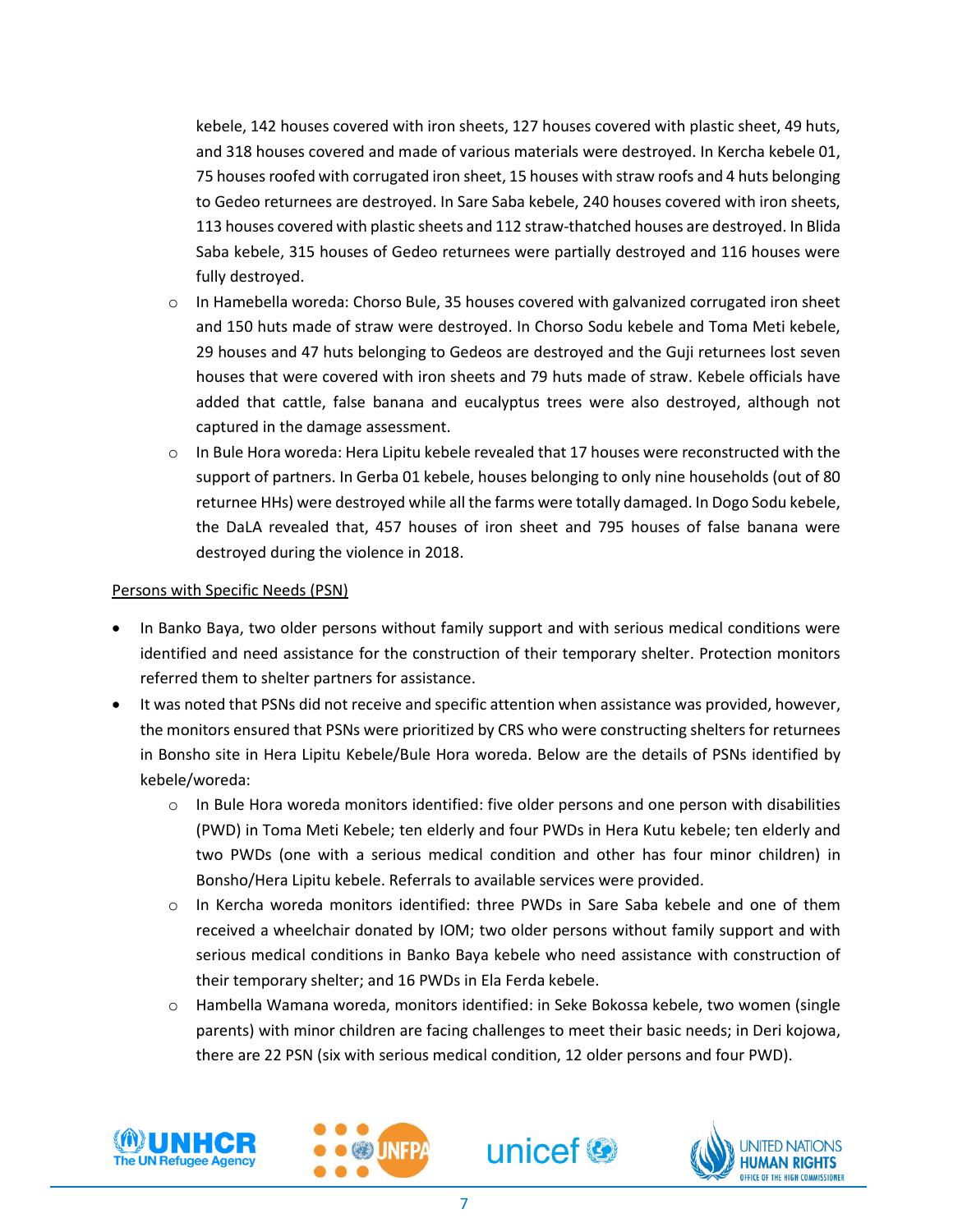# **4. Humanitarian Assistance**

### Food

- in Kercha 02 kebele, World Vision is providing the new arrivals of Gedeo returnees with food assistance.
- In most kebeles, the government provided food (corn-soy-blend, lentils, cooking oil, pulse, maize, wheat and 1kg-25kg of flour per household) to returnees. However, the distribution is not structured to consider persons with specific needs and the food quantity varied from kebele to kebele.

### Health and Nutrition

- Many services in return locations were inexistent or limited. Health posts in many kebeles were destroyed during the conflict and health extension workers displaced. The existing facilities are without medication and some require returnees to pay for services.
- It was observed that adult and children are suffering from medical conditions (flu, eye infection, and diarrhoea) and have limited access to health services due to long distance of 10-15 kilometres away (2 -3 hour walk away) to nearest health posts. As a result, returnees are going to health facilities only for serious medical problems. Returnees are also required to pay for some health services in some health facilities. In some kebeles, officials have reported that if returnees provided a letter of recommendation from kebele officials they can access health services for free.
- There is no organization providing health service exclusively for returnees. NGOs like MCMDO are currently providing mobile clinics, in support of government health posts and centres, available in few kebeles up to two days per week.
- Health workers reported the lack of medication in the facilities and reproductive health services (antenatal care, family planning, vaccination and nutrition screening) are not available.

### Education

- In Banko Baya kebele, most of the children dropped out of school, but some are walking two hours a day to attend class in Gottiti.
- Schools in West Guji (Kercha, Hambella, Bule Hora woredas) were partially or fully destroyed during the violence in 2018. Some schools were used as transit facilities and need to either be rehabilitated or reconstructed. It is noted that some agencies have started the reconstruction of schools, while temporary learning spaces are under reconstruction, to accommodate student on an interim basis.
- Some returnee children lost an entire academic year and will need some accelerated learning programs and catch-up classes in the coming school year.

## NFI and Shelter

• In Kercha Inshe kebele, houses belonging to returnees were destroyed, IDP returnees are living in the transit sites and with their relatives since they returned while others are living in poorly constructed







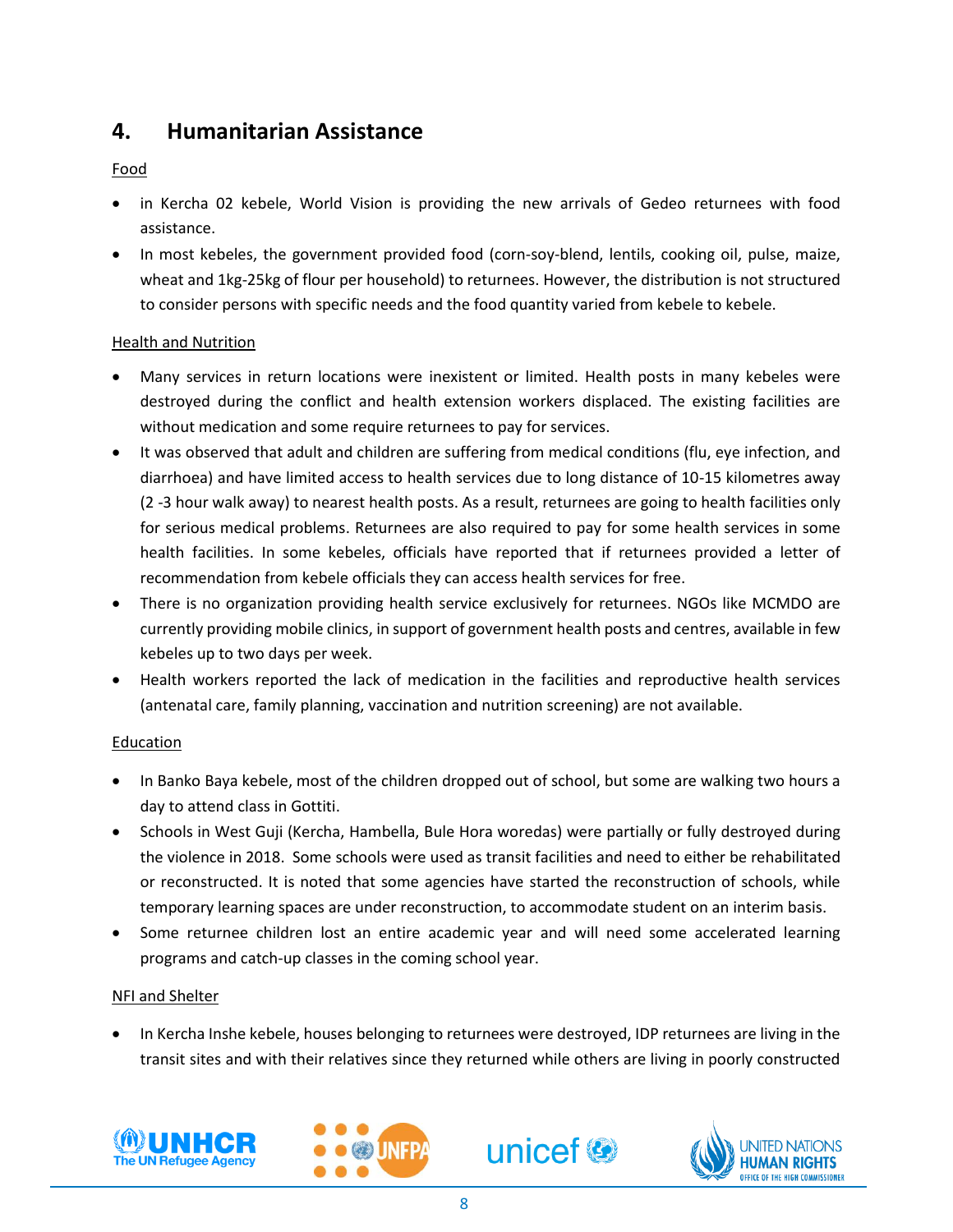temporary shelter. With the rainy season ongoing, they are in the urgent need of plastic sheet to protect themselves from the weather, as many IDPs returned without any belongings. IDPs that did return with NFIs are still in need of additional NFIs and household materials. People with special needs require support, for example, pregnant and lactating women as well as widows with minor children, cannot construct their own temporary shelters.

- In Bilida Saba kebele, reception condition/shelter situation: The process of return was facilitated by the government to their kebele of origin, however, their homes are located in different villages of Bilida Saba kebele distant from the kebele.
- In Banko Guduba kebele, two tents were erected at a church to host IDPs returnees. The space is overcrowded and IDP returnees have started to construct shelter in the compound using banana leaves and plastic sheets. Those who arrived earlier are being asked by the kebele officials to build a temporary shelter and settle on their own land, as space is limited for the newcomers, at the transit site. Upon their arrival, IDPs were provided with food (5 kgs of maize, 1.5 kg of lentils and 600ml of cooking oil), blankets (to 207 HHs) and plastic sheet (to 106 HHs), by government authorities.
- In Egu Abayi, the assistance provided by the government (maize, oil and peas) is considered insufficient. For example, 80 quintals of maize were allocated for 1,610HHs. The kebele administrators reported to face difficulties to address the needs of the IDPs returnees and requested for assistance from humanitarian actors. Kebele leaders complained about the absence of humanitarian assistance for IDP returnees, with the exception of an organization providing health services.
- In Gurachu Jeldu Badyia, the tents housing returnees flooded due to the heavy rains. Plastic sheets are requested to fix the tents. It was reported that the kebele chief, escorted by militia, went to Qoche collective site and told everyone to evacuate the site by the next morning (18 May). Even those that did not receive the plastic sheet were told to vacate the site. No NFIs or any items were observed, the IDPs carry belongs in small plastic bags, that carry some clothing items.
- In Gurachu Jeldu Magala kebele, the coffee market collective site is empty of all IDPs except for one household because the family did not receive a plastic sheet and his wife was sick. Reportedly as soon as they receive a plastic sheet they will leave the site by the end of the day. It was observed that some IDPs carried materials with them such as floor mats, cooking materials and jerry cans.
- In Banko Michicha kebele, IDPs returnees are either at their place of residence or within the host community. IDP returnees were advised by the kebele administrators to construct their own shelter. FGD participants complained that plastic sheeting provided to construct their shelter was insufficient.

#### WASH

- In Banko Baya kebele, the closest water point (stream/river) is about an hour and a half walk from the transit centres, in Gottiti kebele.
- In Gurachu Jeldu Magala kebele, people evicted from the site have constructed basic wood structures covered with plastic sheets, they have no WASH facilities and no access to water.







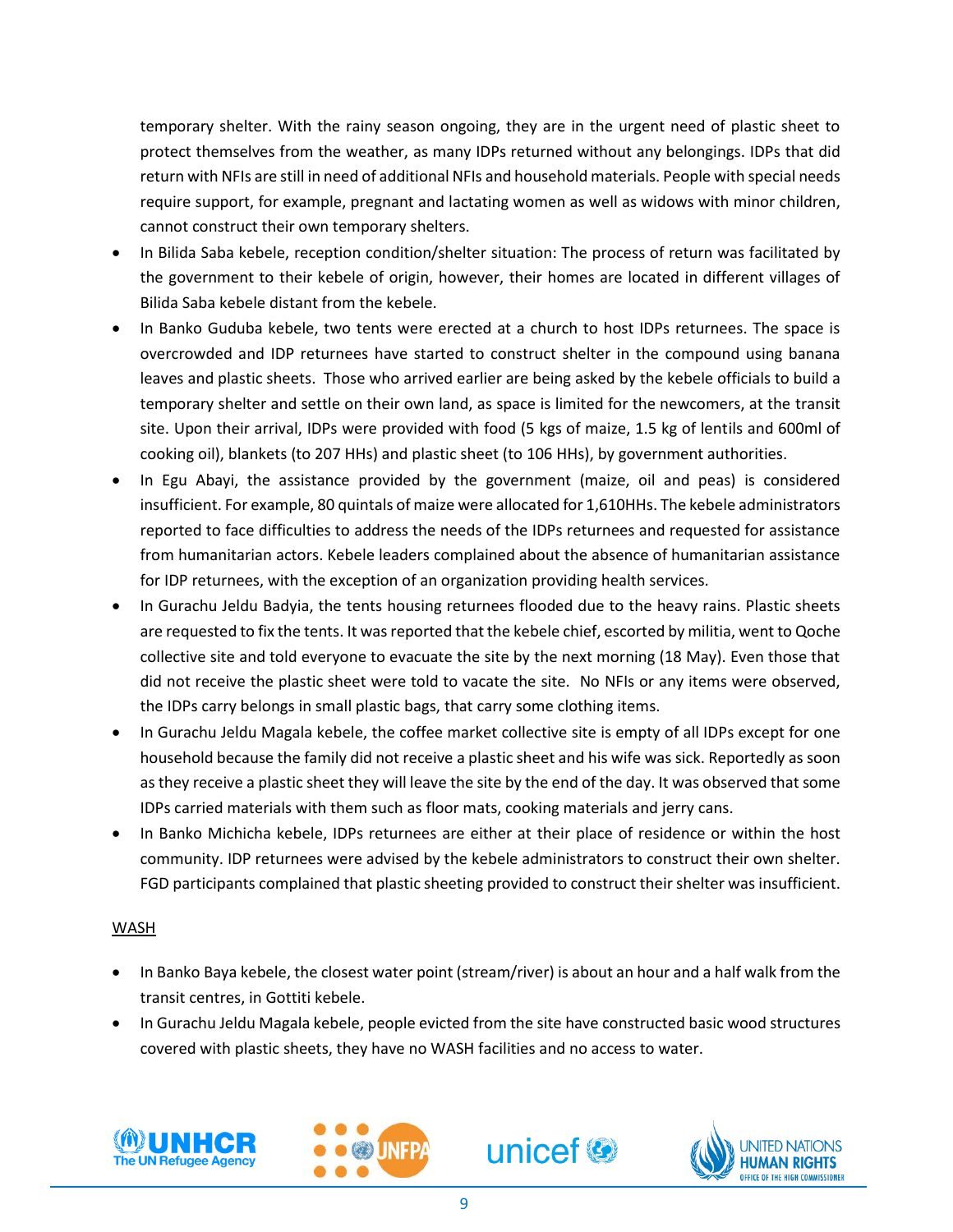- In most kebeles the returnees are using a spring and/or a water pump which is far from their residence. The water source is not adequate to cover the host community and returnees. In some kebeles, IDP returnees are using the nearby river water.
- There is no sanitary material distribution reported since their return and there is also no toilets and sanitary units constructed.

# **Recommendations**

#### Humanitarian Actors

- Partners need to strengthen prevention and mainstream SGBV in their current response to mitigate risks for women and children.
- Engage and strengthen dialogue between both communities (returnees and host community) and enforce peaceful coexistence strategies through joint peacebuilding projects.
- The WASH sector needs to be enhanced, in many return locations, the absence of latrines was reported, and people are openly defecating. Water is also an issue in some locations where the population is using spring water for household use. According to reports, the government distributed some water tabs to returnees, but the quantity and locations were not specified.
- Shelter interventions should bear in mind the HLP issues when providing shelter assistance.
- Refer USACs to child protection partners.
- Monitor if the returnees have been provided with any assistance and identify basic services gaps and inform relevant authorities and clusters.

### Bule Hora Protection Monitoring Project

- Request disaggregated data from ZoWCYA who are working on registering people individually in some locations. Request registration is disaggregated by age/sex and specific need (i.e. older person, female-headed household, child-headed households, persons with disabilities, persons with serious medical conditions, unaccompanied and separated children, etc).
- Attempt to find out on action taken by the government on alleged human rights violations and SGBV cases.
- Assess persons with specific needs within the returnee population, including cases of family separation, and refer to service providers for follow-up case management services as required.
- Monitor the Housing, Land and Property situation in each kebele, including the possession of documentation.

### Protection Cluster Bule Hora

• Conduct a need assessment of PSNs by Protection Cluster member in all return locations in order to understand the magnitude of the problems affecting PSNs.